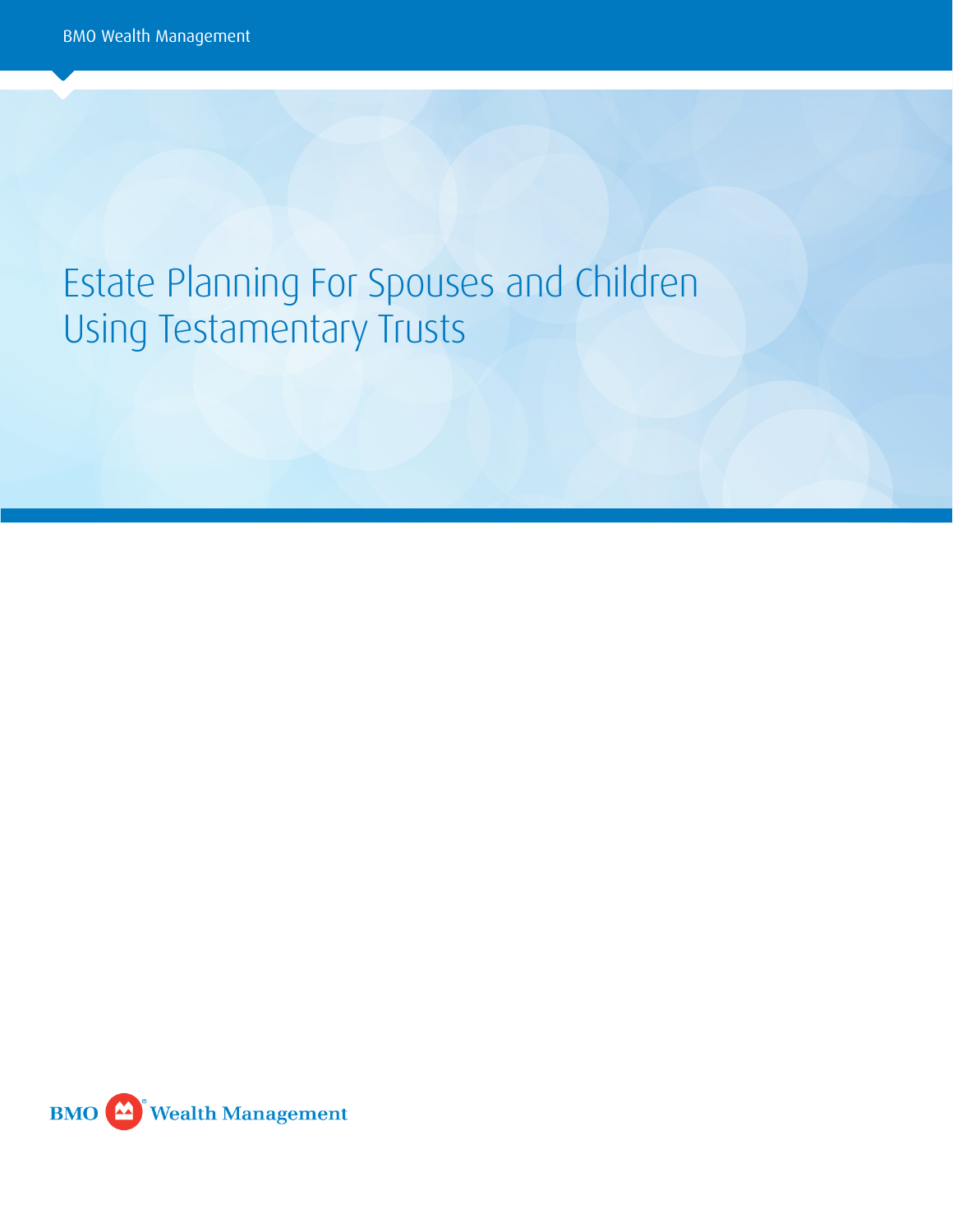# Table of contents

| The mechanics of a testamentary trust                           | 3 |
|-----------------------------------------------------------------|---|
| Taxation of a testamentary trust                                | 3 |
| The testamentary spousal trust                                  | 3 |
| <b>Asset protection</b>                                         | 3 |
| Second marriages/Blended families                               | 4 |
| <b>Business assets</b>                                          | 4 |
| Taxation of testamentary spousal trusts                         | 4 |
| Spousal trusts and RRSPs and RRIFs                              | 4 |
| <b>Spousal trusts and TFSAs</b>                                 | 4 |
| <b>Family law considerations</b>                                | 5 |
| Testamentary trusts for children and<br>grandchildren           | 5 |
| Beneficiary distributions from a trust                          | 5 |
| Including the house in the trust for your spouse<br>or children | 6 |
| Reviewing the structure of your assets                          | 6 |
| Seek advice                                                     | 7 |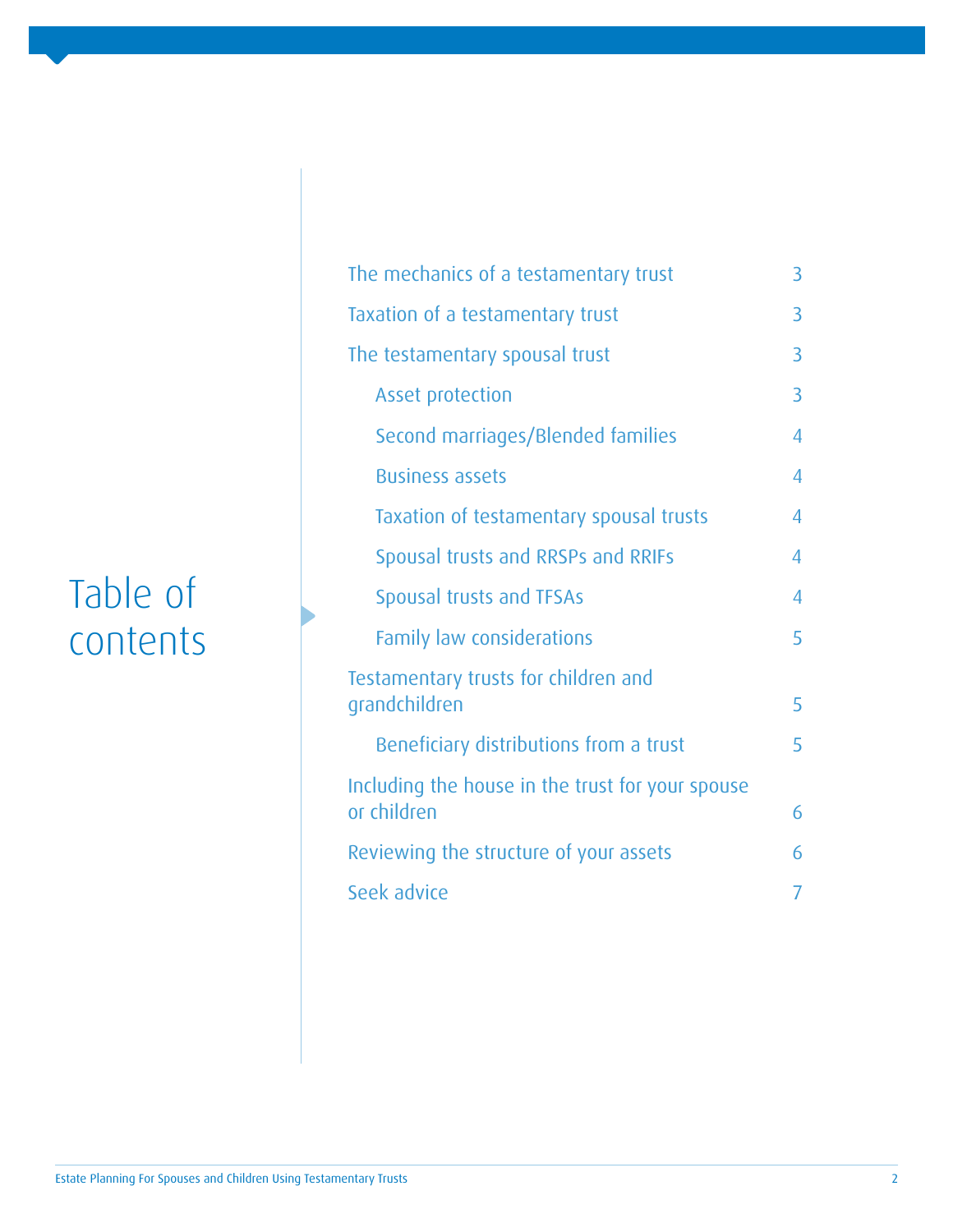A testamentary trust provides a means of transferring and holding property under the terms of your Will. When structured properly, it can provide protection from creditors, guide the management and use of your wealth after death, and serve as a strategy to minimize or defer various taxes.

# The mechanics of a testamentary trust

The term "testamentary trust" symbolizes a relationship which is created when the testator (the person who initially owns the property, has written the Will, and who has passed away) transfers possession and legal ownership of the property to another party under the terms of their Will for the benefit of someone else (the beneficiary or beneficiaries) according to the terms set out in the Will.

The trust is not a legal entity, but is considered a separate taxpayer for income tax purposes. It is the trustee who represents the trust because he or she has the legal rights to the property. Only the trustee can take actions on behalf of the trust, and the trustee must act according to the intentions of the testator as expressed in their Will. The beneficial ownership vests in the beneficiaries on the terms set out in the Will, and the trustee's actions are rooted in his or her fiduciary duty to act in the best interests of the beneficiaries. It is this separation of the legal and beneficial ownership that gives the trust its flexibility in the control and protection of the trust property, as well as in its management and distribution.

## Taxation of a testamentary trust

Generally, when a resident of Canada dies their capital property is deemed to be disposed of at fair market value as of the date of their death, and a capital gain or loss is recognized at that time and taxed on his or her terminal tax return. An exception exists where the assets are being transferred to a spouse (either by marriage or common-law partner) or to a trust for the exclusive benefit of the surviving spouse for his or her remaining lifetime. In those cases, the spouse or the spousal trust is deemed to have received the assets on a "roll-over basis" (i.e., at the same adjusted cost base as the deceased), unless an election is made otherwise.

Since 2016, trusts created in your Will can no longer take advantage of graduated rates beyond a period of three (3) years after the date of death if your estate elects to be designated as a Graduated Rate Estate ("GRE"). An exception exists for a Qualified Disability Trust ("QDT") – a testamentary trust created for an individual who qualifies for the Disability Tax Credit ("DTC") under the Income Tax Act, and which is designated

jointly by the trustee and the beneficiary as a QDT annually, if so eligible.

However, all trusts continue to have tax-related (in addition to non-tax related) benefits. Any income paid or payable to a trust beneficiary in a year is taxed in the hands of the beneficiary, provided the trust claims the offsetting deduction from its income. Consequently, when a beneficiary's rate of tax is lower than that of the trust, then, depending on the particular circumstances, income-splitting and a tax reduction can be achieved.

A personal trust is generally subject to a deemed disposition of its assets every 21 years from the date of death, although this rule does not apply to certain trusts, including a spousal trust (i.e., where the sole beneficiary of the trust is the spouse during his or her remaining lifetime). The preferential tax treatment afforded to spousal trusts is described in more detail in this article.

## The testamentary spousal trust

Including a trust for the benefit of one's spouse in a Will (a testamentary spousal trust) may be an appropriate estate planning tool in order to meet a variety of objectives, including: asset protection; probate minimization; and addressing second marriage and blended family situations. The following highlights other considerations with respect to spousal trusts:

#### **Asset protection**

By transferring some, or all of your wealth to a testamentary spousal trust, you can ensure that these assets are protected from claims by creditors of your spouse. In order to make the most of this creditor protection, it is important to ensure that access to the capital of the trust is beyond the control of your spouse. Consequently, your spouse should not be the sole trustee or otherwise be in a position to influence the distribution of the capital, such as a requirement that he or she be part of any majority decisions by the trustees. If your spouse is to be the sole trustee, you may wish to preclude your spouse from being entitled to any capital during his or her lifetime and only receive the income.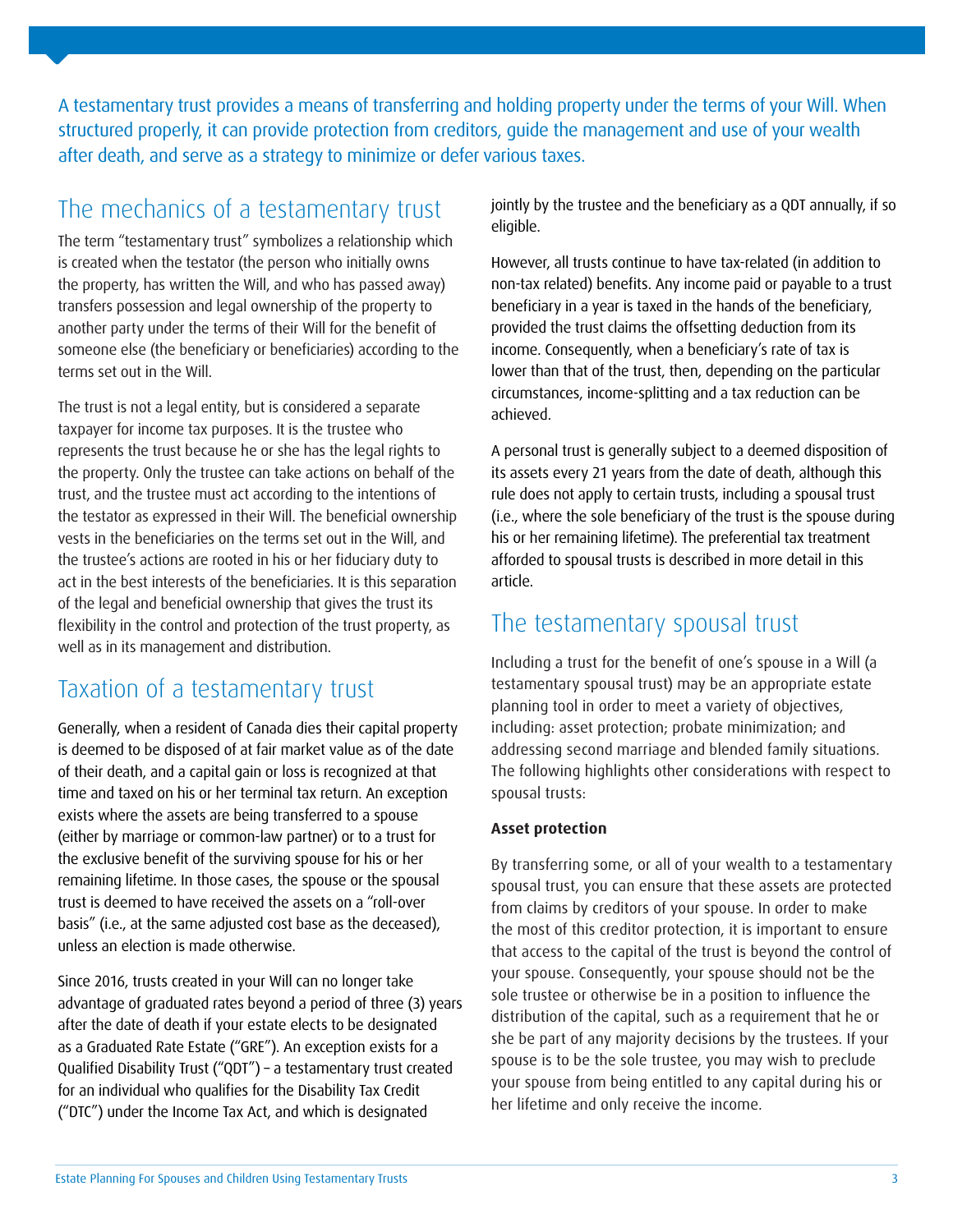Similarly, a testamentary spousal trust may be an effective strategy to protect these assets in the event that the surviving spouse remarries or becomes vulnerable to undue influence. The assets held in the testamentary spousal trust are protected because it is the trustee that maintains legal control and management of the trust capital. Again, the part that your spouse plays as a trustee of the spousal trust will dictate the degree to which these objectives can be met.

#### **Second marriages/Blended families**

A spousal trust is often used to deal with more complex family structures, such as when your spouse is not the parent of your children. The spousal trust is created to benefit your surviving spouse during his or her lifetime with mandatory income distributions, and distributions of the capital at the trustee's discretion.

Such a structure is effective in ensuring that your surviving spouse is able to maintain his or her standard of living while preserving the capital (to the extent that you so dictate in the Will) for the benefit of your own children. Upon your spouse's death, the children would receive all of the capital property remaining in the spousal trust.

#### **Business assets**

You may want to provide your spouse with income from your business during his or her lifetime, while ensuring that the control and ultimate ownership of the business assets remain with your children. By taking advantage of the roll-over to a testamentary spousal trust, you can defer the tax liability that might otherwise arise on the disposition of your business assets (including any private company shares) until the death of your spouse while providing him or her with income from the business. However, be mindful of a conflict that may arise between the interest of your spouse in receiving income and the desire of the children, as the ultimate owners, to reinvest earnings back in the business for future growth.

#### **Taxation of testamentary spousal trusts**

In order to meet the requirements to receive preferential treatment under the Income Tax Act, a testamentary spousal trust must meet certain conditions:

 • The surviving spouse and the deceased must be a resident of Canada at the time of death and the trust created by the deceased's Will must be one that is deemed to be resident in Canada;

- The transfer of property to the trust must occur as a consequence of death;
- During his or her remaining lifetime, the surviving spouse must be entitled to receive all of the income from the trust and be the only one entitled to receive any distributions of capital from the trust. Distributions of capital to the spouse may be at the discretion of the trustee(s) or there may be no access to capital permitted at all; and
- The capital property must "vest indefeasibly" in the spousal trust within 36 months of the deceased's death.

If these conditions are met, your assets may be "rolled over" to the spousal trust – in other words, the assets are transferred to the spousal trust at your adjusted cost base so that the capital gains are deferred until the earlier of the date of your spouse's death or the date the assets are sold. In addition, the assets in the spousal trust will not be subject to the "deemed disposition" that will otherwise occur every 21 years. It is only on the death of the surviving spouse that the deemed disposition will occur and the resulting gains taxed in the trust at the top marginal rate, unless an election is made in certain circumstances to have the deemed gains taxed on the spouse's terminal tax return at his or her marginal rate.

#### **Spousal trusts and RRSPs and RRIFs**

By their very nature RRSPs and RRIFs have the benefit of a spousal roll-over — where the spouse is named as the beneficiary or successor annuitant he or she can receive the funds into his or her registered account with no immediate tax consequences. However, if an RRSP or RRIF account is placed into a testamentary spousal trust, it loses this advantage; typically resulting in taxation of the funds as regular income in the year of death. Therefore it is not generally recommended to transfer these accounts into a spousal trust unless dictated by specific needs or circumstances of the spouse. A marriage contract or cohabitation agreement may be effective to ensure that the RRSP or RRIF funds are preserved (except for required RRIF withdrawals), and that beneficiary designations are maintained for the intended ultimate beneficiaries.

#### **Spousal trusts and TFSAs**

Unlike an RRSP or RRIF, no tax will be payable by the deceased's estate in respect of a TFSA, and the fair market value of the TFSA at death will be received tax-free by the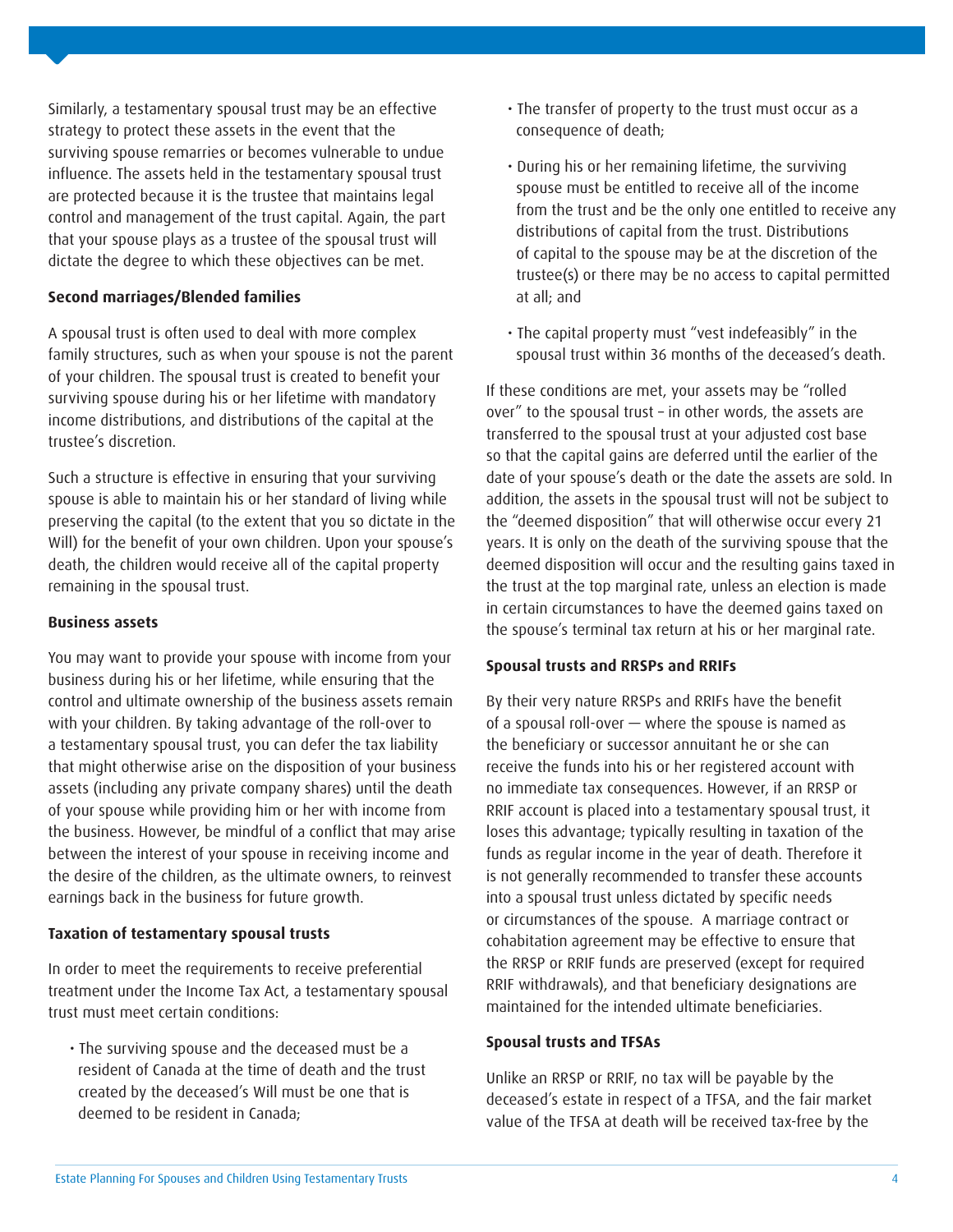beneficiaries. If transferred into a spousal trust, those savings will no longer accumulate tax-free. This tax-free status will only be retained if directly "rolled over" to your surviving spouse's TFSA. For more information, ask your BMO financial professional for a copy of the publication, *Designating*  Beneficiaries: Tax-free Savings Accounts.

Deciding to transfer a TFSA into a spousal trust depends on whether your priority is to minimize the immediate tax burden or to access certain asset protections and exercise control.

#### **Family law considerations**

While a testamentary spousal trust may afford the surviving spouse many benefits, before implementing a testamentary spousal trust strategy, seek legal advice regarding the family law rights of a surviving spouse in your province. In Ontario for example, spouses who are married to one another "equalize" their property on separation.<sup>1</sup> The regime requires that they value their assets and debts at marriage and at separation, with any increase in their respective net worth between those two dates (their "net family property") being equalized. Most importantly, the governing legislation (the Family Law Act) treats death as it does a "separation." It furnishes the surviving spouse with an option to take their entitlement under the deceased spouse's Will or to elect an equalization of net family property. As we have seen, the beneficiary of a testamentary spousal trust is not the legal owner of the property – only the beneficial owner for his or her remaining lifetime. The availability of the election under the Family Law Act means that your surviving spouse may defeat your intention for a testamentary spousal trust by making such an election and receiving his or her equalizing share of your estate outright. Similar legislation may prevail in other provinces or territories, whether for married spouses or for common-law partners. Accordingly, legal advice – including the advisability of a marriage contract or cohabitation agreement – is critical when considering a testamentary spousal trust for some or all of your assets.

### Testamentary trusts for children and grandchildren

If you wish to transfer your wealth to your children or grandchildren, but they are minors, or you have concerns about their ability to manage the wealth, or you worry that your children may not protect and preserve the wealth due to a spendthrift lifestyle or marital difficulties, using a

testamentary trust as a vehicle to transfer your wealth may offer a solution.

Since a minor beneficiary cannot legally receive the funds, a trustee must be appointed to do this on behalf of the child until he or she reaches the age of majority. The terms of the trust should provide that funds can be paid to the surviving parent or guardian for the benefit of the child until he or she reaches the age of majority.

Trusts can also provide control over the timing and amounts of the distributions to beneficiaries beyond the age of majority. This may be particularly useful for large inheritances, or for beneficiaries who may not have the skills or capacity to manage the funds for themselves. A discretionary trust can provide the trustee with flexibility in determining the amount and timing of payments to beneficiaries, including whether such payments are made from income or from capital. A trustee may even have discretion to make choices among the beneficiaries, allocating distributions based on circumstances that prevail at that time. Although recent changes to the tax law have eliminated access to the graduated tax rates on income retained and taxed within a testamentary trust, trusts created in your Will, such as a trust for each adult child's family, may still provide income-splitting opportunities since they can be used to "sprinkle" income on a discretionary basis to family members in the lower tax brackets.

Even if there are no concerns about the ability of a beneficiary to be financially responsible, leaving assets in a discretionary trust may help protect inheritances from third-party claims (for example, creditor or family law claims against the beneficiary).

A discretionary trust can also be used to preserve income and/or asset-tested government benefits for disabled beneficiaries when properly structured as a Henson trust. For more information on planning for beneficiaries with disabilities, ask your BMO financial professional for a copy of the publication, Special Needs Beneficiaries Require Special Estate Planning.

#### **Beneficiary distributions from a trust**

Parents often struggle to decide the appropriate age that distributions of capital should be made by the trustee to the beneficiary child after he or she reaches the age of majority. One option is to provide for the capital to be distributed at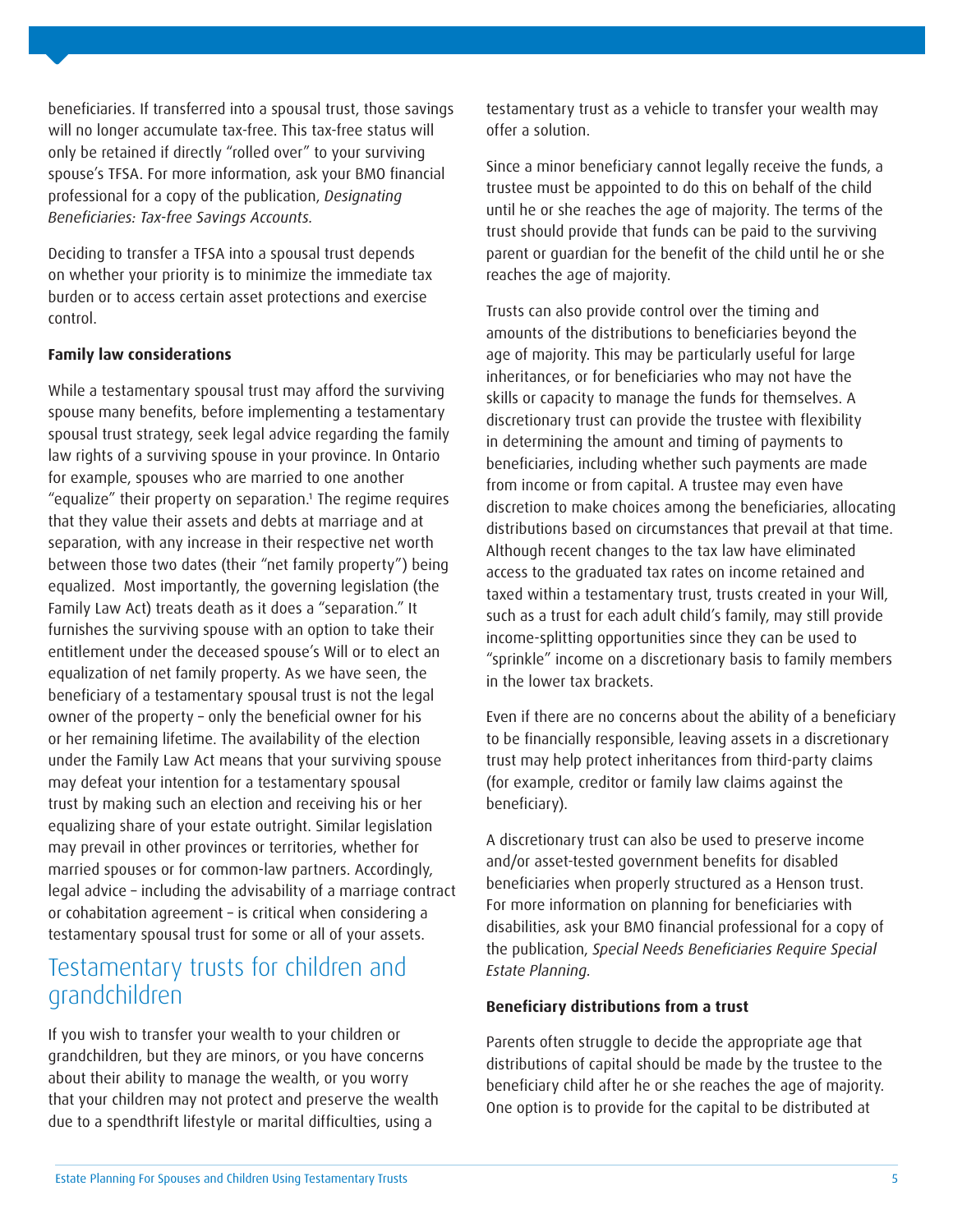prescribed intervals or upon the happening of certain events – for example, one-half at age twenty-five and the remainder at age thirty. However, such prescribed distributions set out in the Will may negatively impact the protection of the trust assets from third-party claims. Another challenge for parents is deciding on what occasions or for what purposes distributions of capital may be made by the trustees to the beneficiaries before those milestones are met. Should capital be made available for the purchase of a first home, or for starting a business? Because it is not possible to foresee the future, it may often be most desirable to leave such decisions to the discretion of the trustee. The parameters of this discretion may be prescribed in the Will or the discretion may be absolute, depending on the purposes for which the trust was established and the circumstances of the beneficiaries. In every case where a discretionary trust is appropriate, it is critical to make provision for alternate beneficiaries on the death of the primary beneficiary in the case of a lifetime trust or should he or she not survive to the prescribed age, where an earlier distribution date is contemplated.

For more information on the exercise of trustee discretion, ask your BMO financial professional for a copy of the publication, "Letters of Wishes" for Wills and Discretionary Trusts.

## Including the house in the trust for your spouse or children

Individuals may wish to ensure that their surviving spouse or young children are able to continue to reside in their family home or to use the family cottage for as long as they wish or are able. In the case of a surviving spouse, it is important to provide which expenses will be paid from the trust and which will be the responsibility of the spouse. The circumstances in which the trustees may terminate the right to live in the house or when the beneficiary may be deemed to have abandoned the property should also be outlined in the Will so that the property may be sold before its value is diminished due to neglect. As in the case of business assets held in a testamentary spousal trust, family conflict may arise where the family home or cottage is held in a testamentary spousal trust – the adult children may not be interested in having capital of the trust spent to maintain the property if it could otherwise be invested elsewhere for greater capital appreciation down the road.

The Principal Residence Exemption ("PRE") provides that where an individual ordinarily inhabits a residential property, he or she may claim the PRE upon disposition of that property to reduce or eliminate any capital gains tax otherwise payable. Until 2016, the PRE was available to a personal trust that owned such a property for the benefit of a beneficiary who was a natural person. Changes in the Income Tax Act introduced in 2016 restricted the availability of the Principal Residence Exemption to only certain personal trusts identified as "Qualifying Trusts." These exceptions include a spousal trust and a trust for a minor child whose parents are deceased. However, once the surviving spouse is no longer alive, the trust will no longer qualify for the PRE. Similarly, once the minor child attains the age of majority, that trust will constitute a family trust and no longer be a Qualifying Trust for the purposes of the PRE. This means that where a trust is created in a Will to hold a home for the benefit of minor children, once the youngest living child attains the age of majority, it may be prudent for the trustee to "roll out" the home from the trust to one of the capital beneficiaries residing in the home who would then be able to use the PRE when it is sold in the future.

### Reviewing the structure of your assets

It is important to remember that testamentary trusts are generally funded with assets that pass through the estate. (An exception is a Life Insurance Trust. For more information, ask your BMO financial professional for a copy of the publication, Life Insurance Trusts: The Whys and Whens.) In order to pass through your estate, assets must be registered in your own name. Your proportionate share of a capital asset registered as "Tenants-in-Common" will form part of your estate. However, capital assets such as real property and non-registered investment accounts are often owned between spouses as joint tenants with right of survivorship ("JTWROS"). These can pass outside of the estate to the surviving joint owner in all provinces and territories except Quebec, where the right of survivorship is not recognised.

If all assets are owned JTWROS or have designated beneficiaries, a grant of probate may be avoided on the death of the first-todie spouse. This may result in reduced costs and administration for the surviving spouse. However, these assets will not be available to fund a testamentary trust for the surviving spouse or for children. In order for that to happen, the JTWROS accounts must be divided into two accounts – one in the name of each spouse. Legal title to real property would need to be reregistered in the names of the spouses as tenants-in-common, in which case only the deceased spouse's proportionate interest in the property would be held in the testamentary trust. As such, a cost/benefit analysis should be undertaken before including a testamentary spousal trust or a testamentary trust for other beneficiaries while the spouse is alive.